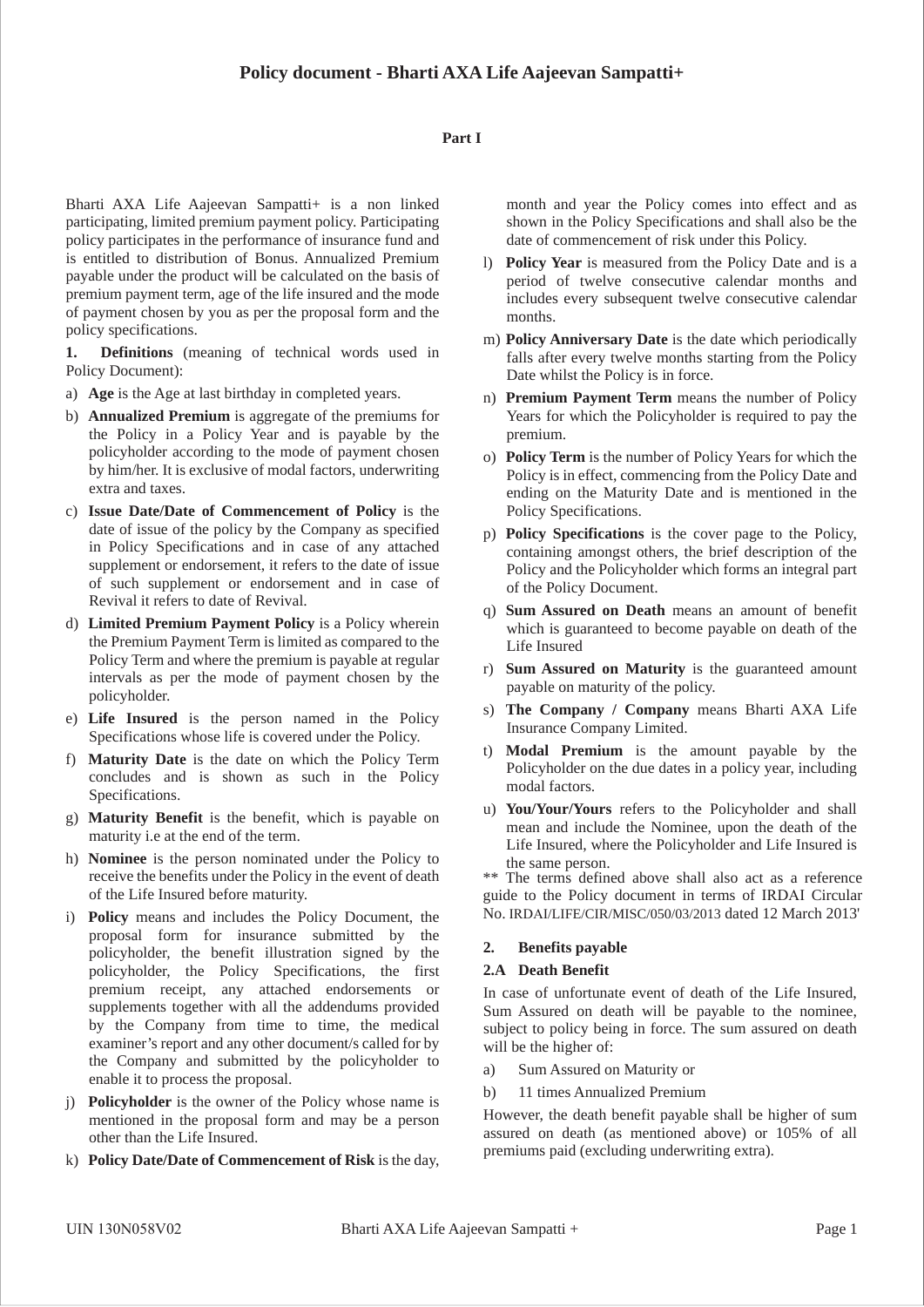# **PART C Benefits payable**

In case of the death of the Life Insured during the grace period allowed for payment of due premium, the Death Benefit, after deducting the unpaid due Premium and any other amount due shall be payable. In case of the death of the Life Insured while the policy is in lapse status, no benefit shall be payable. In case of death when the policy is in paid up status, paid up value is paid as specified in Part II sub section 3B.

On death of the Policyholder during the minority of the Life Insured, any other person having Insurable interest may succeed the erstwhile Policyholder. If a person having insurable interest is not available or person having insurable interest is not willing to become the Policyholder therein, then the surrender value as applicable at that time shall be payable in accordance with the relevant provisions of the Policy to the person/s entitled to receive the same as per law and accordingly all policy benefits shall stand discharged.

If the Life Insured is a minor, then only a person having insurable interest therein can be the Policyholder. On death of the Life Assured during the age of minority, the Death Benefit will be payable to the Policyholder and all benefits under the policy will cease to exist.

Subject to the exclusions as mentioned in the Policy Document, the death benefit shall be payable for death under all situations (including death during declared or undeclared war, civil commotion, invasion, terrorism, Naxalite Operation and hostilities).

#### **2.B SurvivalBenefit(GuaranteedAnnualPayout)**

A Guaranteed Payout as mentioned in the table below will be payable every year, starting from the end of the 10th Policy Year, till maturity (except on policy year coinciding with the maturity of the plan) or death, whichever is earlier, provided all premiums due till the due date are paid and the policy is in force

| Policy Term  | Guaranteed Payout (as a percentage<br>of Sum Assured on Maturity) |
|--------------|-------------------------------------------------------------------|
| To age 85    | 6%                                                                |
| To age $100$ | 5.5%                                                              |

# **1. Misstatement of Ageand Gender:**

Without prejudice to Section 45 of the Insurance Act, 1938 and other applicable laws in force, if the Life Insured's Age or gender has been misstated, as declared in the proposal, one of the following actions shall be taken:

a) If the correct Age is higher than the Age declared in the Proposal, the Annualized Premium payable under the Policy shall be altered corresponding to the correct Age of the Life Insured, from the Policy Date and the Policyholder shall pay to the Company the accumulated difference between the original premium as mentioned in the Proposal and such altered premium from the Policy Date up to the date of such payment with interest at such rate The Company may declare non guaranteed Cash Bonuses at the end of every financial year in accordance with its internal guidelines. Non Guaranteed Annual Cash bonuses will be payable every year, starting from the end of the 6th Policy Year, till maturity or death, whichever is earlier, provided all premiums due till the due date of payment of bonuses are paid and the policy is in force. No bonuses shall be payable in the first 5 policy years. The rate of the Cash Bonus is not guaranteed. The non guaranteed Cash Bonus is declared as a percentage of the Sum Assured on Maturity of Your Policy. Non guaranteed Cash Bonus shall be payable on the Policy Anniversary Date immediately following the date of its declaration.

#### **2.D Maturity Benefit**

Subject to the policy being in force, in case the Life Insured survives to the maturity of the Policy and all premiums are paid, then Sum Assured on Maturity will be payable on the policy anniversary after completion of 100 /85 years of age or on the policy anniversary coinciding with the date on which Life Insured attains the age of 100 /85 years.

#### **2.E SurrenderBenefit**

The policy acquires a surrender value provided that at least one annualized premium has been paid. On surrender of the policy a lump sum amount equal to Guaranteed Surrender Value as defined in Section 4A of Part II will be paid to the Policyholder and the Policy gets terminated. The Company shall declare special surrender values as defined in section 4B of Part II, at such other rates not less than the Guaranteed Surrender Values. These rates are not guaranteed and will be declared by the company from time to time, subject to prior approval from IRDAI. The Special Surrender Value shall always be greater than or equal to the Guaranteed Surrender Value. The Surrender Benefit payable will be the higher of Guaranteed Surrender Value or Special Surrender Value.

#### **PART II**

and in such manner as per the then prevailing internal guidelines of the Company . If the Policyholder fails to pay the difference of premium with the interest thereon as mentioned above, subject to such other terms and conditions, the Sum Assured on Maturity will be changed on the basis of correct Age, gender and the premium paid.

b) If the correct Age of the Life Insured is lower than the Age declared in the Proposal, the Annualized Premium payable under the Policy shall be altered corresponding to the correct Age of Life Insured from the Policy Date and the Company may, at its discretion, refund the accumulated difference between the original premium paid and the altered premium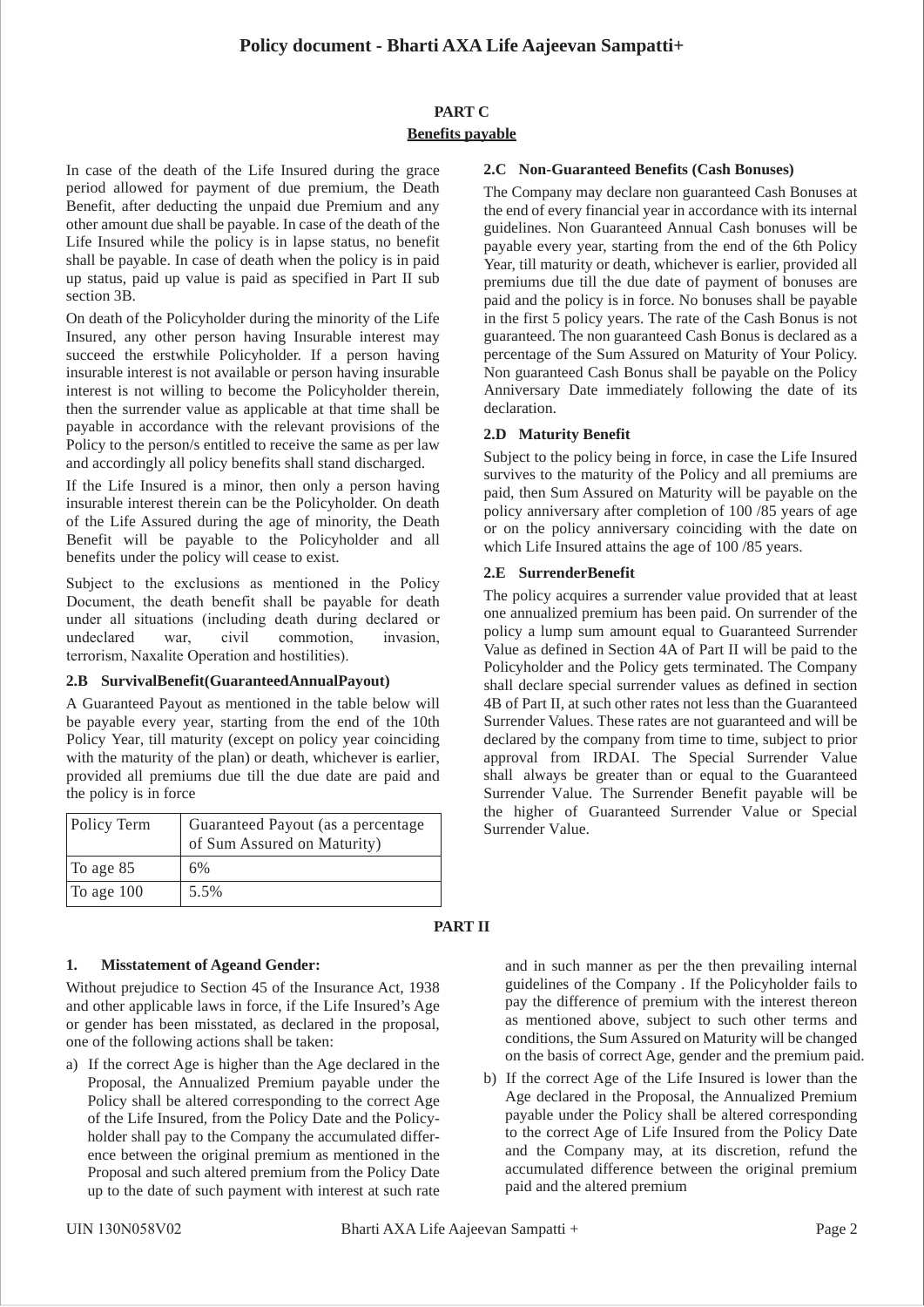c) If in accordance with the correct Age, it is not possible for the Company to alter the terms and conditions of the Policy or the Life Insured does not consent to any alterations proposed by the Company as mentioned above, the Policy shall stand cancelled from the Policy Date and the premium paid shall be refunded subject to the deduction of expenses incurred and payments already made by the Company under the Policy.

## **2. Grace Period**

Grace period is the time extended by the Company to facilitate the Policyholder to pay the unpaid premium as on the due date, in case the premium/s had not been paid as on the Due date. The Policyholder gets 30 days Grace Period to pay the premiums which fell due and the benefits under the policy remain unaltered during this period.

#### **3. Discontinuance of due premiums**

#### **3.A Lapsation of Policy**

If the policy has not acquired a surrender value and the premium is not paid on the due date or during the grace period, the Policy shall lapse with effect from the date of such unpaid premium ('lapse date'). The Company shall notify You of the lapse of the Policy. Lapsation of the Policy shall extinguish all the rights and benefits which the policy holder is entitled to under the Policy.

#### **3.B Paid Up Policy**

If the Policyholder has paid premiums for at least one annualized premium and has not paid any further premiums due to any reason the policy will automatically be converted to a paid up value. Once the policy becomes paid up the Sum Assured on Maturity will be reduced to paid up value on Maturity which will be paid on Maturity of the policy. In case of death of the Policyholder, Death benefit will be reduced to the paid up value on death.

The paid up values will be calculated as follows:

Paid up value on Maturity = Number of Premiums paid X Sum Assuredon Maturtiy Premium Payment Term Paid up value on Death =

Number of Premiums paid X Sum Assured on death

#### Premium Payment Term

All guaranteed annual payouts in a paid up policy, will be reduced in the same ratio and will be a percentage of Paid up value on Maturity. The Policy shall cease to participate in the performance of the participating insurance fund and no future non guaranteed Annual Cash Bonuses will be payable.

In case of revival of a paid up policy, the differential amount of guaranteed annual payout due (i.e. guaranteed annual payout calculated on the Sum Assured on Maturity less the guaranteed annual payout already paid out on the Paid Up

Value on maturity), if applicable, shall be paid to the Policyholder.

In case of surrender of a paid up policy, the benefits payable on Surrender will be calculated as follows

Paid Up value on surrender = Paid Up Value on Maturity \* (special surrender value factor / 1000)

#### **4. Surrender Benefit**

#### **4.A Guaranteed Surrender Valu**e:

The Policy acquires a Surrender Value provided that at least one annualized premium has been paid.

The guaranteed Surrender Value Factors as a percentage of premiums paid are as mentioned in the table below:

| Policy<br>Year | 7 years | 10 years | 15 years |
|----------------|---------|----------|----------|
| 1              | 10%     | 10%      | 10%      |
| $\overline{c}$ | 30%     | 10%      | 10%      |
| $\overline{3}$ | 30%     | 30%      | 30%      |
| $\overline{4}$ | 50%     | 50%      | 50%      |
| 5              | 50%     | 50%      | 50%      |
| 6              | 50%     | 50%      | 50%      |
| 7              | 50%     | 50%      | 50%      |
| 8              | 50%     | 50%      | 50%      |
| 9              | 50%     | 50%      | 50%      |
| 10             | 55%     | 50%      | 50%      |
| 11             | 55%     | 55%      | 50%      |
| 12             | 55%     | 55%      | 50%      |
| 13             | 55%     | 55%      | 50%      |
| 14             | 55%     | 55%      | 55%      |
| 15             | 60%     | 60%      | 55%      |
| 16             | 60%     | 60%      | 55%      |
| 17             | 65%     | 60%      | 55%      |
| 18             | 65%     | 60%      | 60%      |
| 19             | 70%     | 70%      | 60%      |
| 20             | 70%     | 70%      | 60%      |
| 21             | 75%     | 70%      | 60%      |
| 22             | 75%     | 70%      | 70%      |
| 23             | 80%     | 80%      | 70%      |
| 24             | 80%     | 80%      | 70%      |
| 25             | 85%     | 80%      | 70%      |
| 26             | 90%     | 90%      | 80%      |
| 27             | 90%     | 90%      | 80%      |
| 28             | 90%     | 90%      | 80%      |
| 29             | 90%     | 90%      | 80%      |
| 30 & Above     | 90%     | 90%      | 90%      |

The sum of all Survival Benefits (if any) paid till the year of surrender shall be deducted from the above mentioned Guaranteed Surrender Value.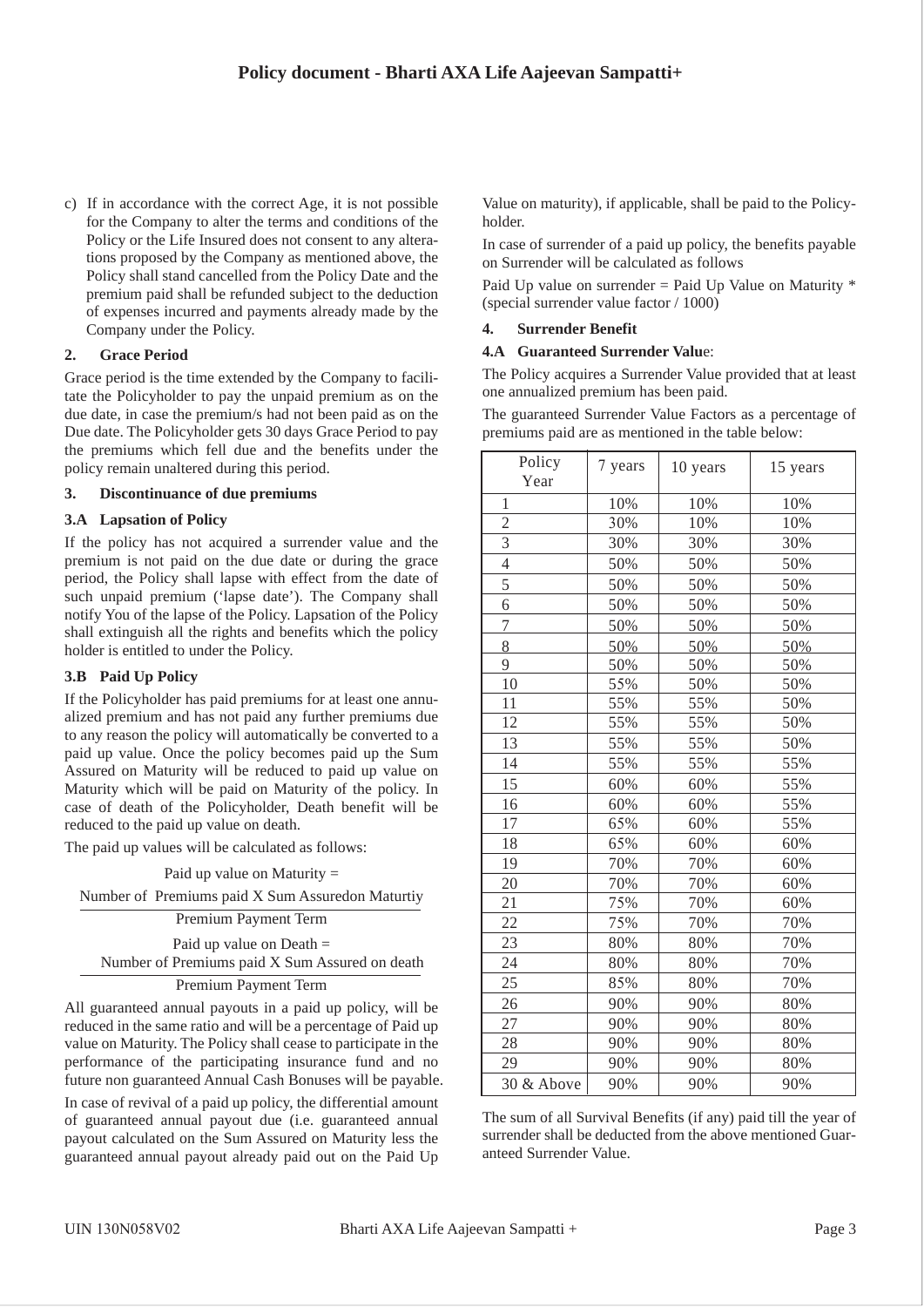# **4.B Special Surrender Value:**

The Company shall declare special surrender values at such other rates not less than the Guaranteed Surrender Values specified above. These rates are not guaranteed and will be declared by the company from time to time, subject to prior approval from IRDAI.

The Surrender Value payable will be subject to any statutory or any other restrictions as may be applicable. Surrender of the Policy shall extinguish all rights and benefits of the Policyholder under the Policy

## **5. Revival:**

The effective date of revival is the date on which the below conditions are satisfied and the risk is accepted by the Company. The revival of the Policy may be on terms different from those applicable to the Policy before it lapsed. The revival will take effect only on it being specifically communicated by the Company.The revival rate of interest for FY 19-20 is 8.04%

A Policy which has lapsed may be revived for full benefits subject to the following conditions;

- a) The application for revival is made within two (2) years from the date of first unpaid premium
- b) Satisfactory evidence of insurability of the Life Insured is produced,
- c) Payment of an amount equal to all unpaid premiums together with interest at such rate as the Company may charge for such Revival, as decided by the Company from time to time. The differential amount of guaranteed annual payout due (i.e. guaranteed annual payout calculated on the full Sum Assured on Maturity less the guaranteed annual payout already paid out on the reduced Paid Up Sum Assured on Maturity), if applicable, shall be paid to the Policyholder;
- d) Terms and conditions as may be specified by the Company from time to time.

**If the policy is in lapse status:** - In case of death of the Life Insured during the revival period, no benefit is payable to the nominee.

In case of survival at the end of revival period, and if the policy is not revived, the policy shall be terminated and no benefit is payable

**If the policy is in paid up status:** - If the Paid up Policy is not revived within the period allowed for revival, the Policy shall continue to be in the paid up status and Paid up Value as mentioned in Part II sub section 3B shall become payable at maturity or on death.

#### **6. Termination:**

The Policy will terminate on the earliest of the following:

a) The date of confirmation of termination of contract by the Company against application of the Policyholder for surrender of the Policy or

- b) The Maturity Date of the Policy or
- c) Upon Intimation of Death of life insured or
- d) The outstanding loan with interest thereon is equal to or higher than the Surrender Value of the paid up policy.

## **7. Loan:**

Loans may be granted by the Company to the Policyholder provided all Premiums due till date of loan application stand paid and policy has acquired Surrender Value. The loan which may be granted shall always be within the applicable Surrender Value of the Policy and shall be subject to the terms and conditions as applicable from time to time:

- The minimum amount of loan for a Policy is Rs.15, 000.
- The maximum amount of loan will not exceed 70% of the acquired Surrender Value.
- The Policyholder shall assign the Policy absolutely to and be held by the Company as security for repayment of the loan and interest/allied charges thereon;
- The loan shall carry interest at the rate specified by the Company at the time of advancing the loan. The interest rate in a policy loan is not fixed and could be reviewed by the Company on 1st of July every year. This interest rate shall not exceed the sum of (5% and the Base lending rate of State Bank of India at the time of declaration.) The rate of interest on policy loan as on 1st July 2018 is 10.40% pa.
- In case the policy is in paid up status, then the outstanding loan amount together with the interest shall not be equal to or exceed the Surrender Value of the Policy at any point of time. In case the outstanding loan amount with interest is greater than or equal to the surrender value, the policy shall stand terminated and all future benefits will cease to exist.
- Other terms and conditions as prescribed by the Insurer from time to time.

# **8. Assignment and Nomination**

**Assignment:** Assignment should be in accordance with provisions of sec 38 of the Insurance Act 1938 as amended from time to time.

*[A Leaflet containing the simplified version of the provisions of Section 38 is enclosed in appendix – I for reference]*

**Nomination:** Nomination should be in accordance with provisions of sec 39 of the Insurance Act 1938 as amended from time to time.

*[A Leaflet containing the simplified version of the provisions of Section 39 is enclosed in appendix – II for reference]*

#### **9. Incorrect information and Non Disclosure**

The Policyholder and the Life Insured under the Policy have an obligation to disclose every fact material for assessment of the risk in connection with issuing the Policy. However, if any of the information provided is incomplete or incorrect,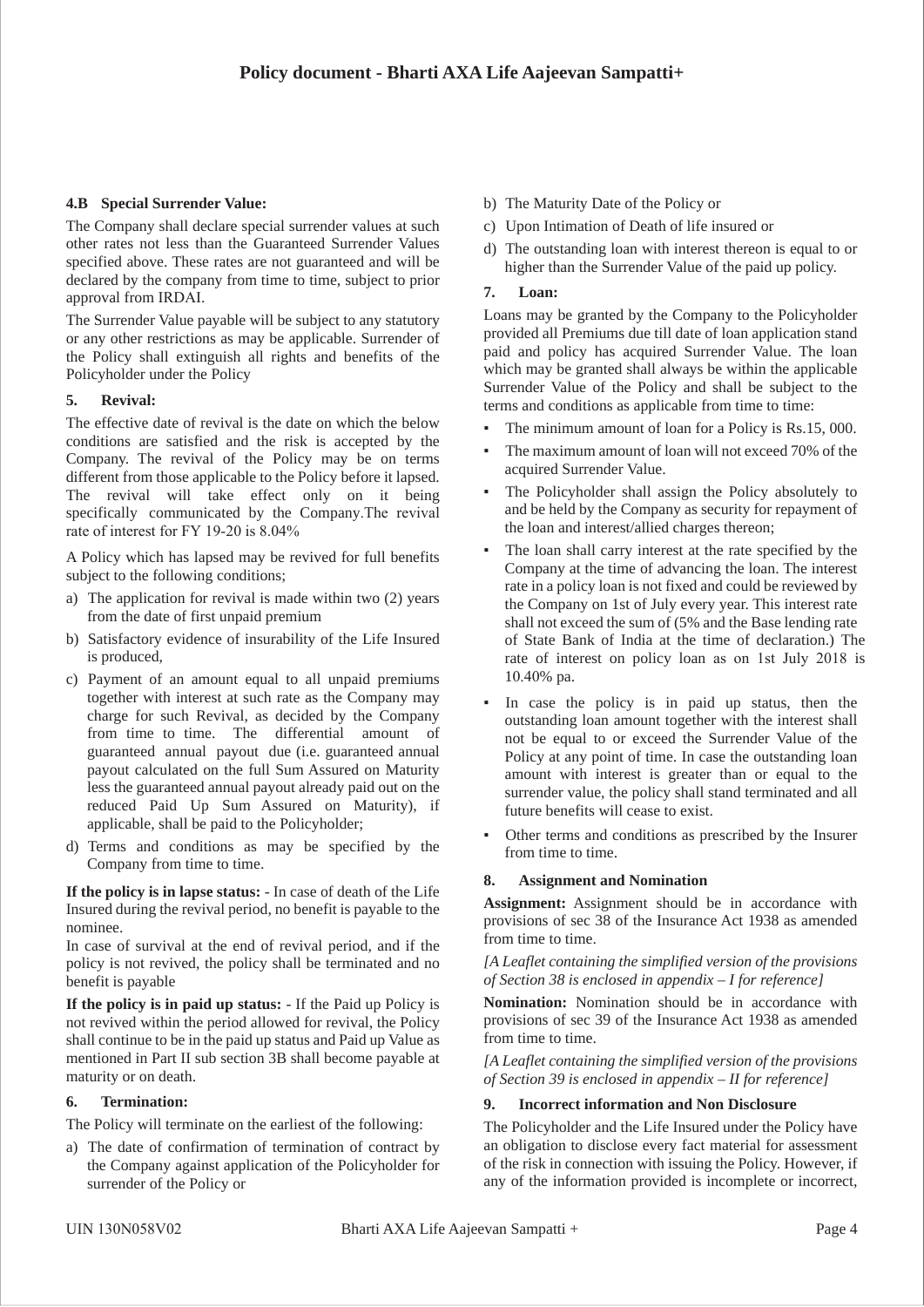the Company reserves the right to vary the benefits, at the time of payment of such benefit or during the term of the Policy. Further, if there has/had been non disclosure of a material fact, the Company may treat your Policy as void from inception. In case fraud or misrepresentation, the policy shall be cancelled immediately by paying the surrender value, subject to the fraud or misrepresentation being established by the insurer in accordance with Section 45 o f the Insurance Act, 1938

## **10. Suicide**

The Policy shall be void if the Life Insured, whether sane or insane, commits suicide resulting in death directly or indirectly as a result of such suicide within

- a) one year of the Issue Date; or
- b) one year of the date of the latest revival of the Policy. In the above cases, the Company shall make the following payouts:
- in the event of (a) above, pay the Premium paid towards the Policy as on the date of death.
- in the event of (b) above, pay the higher of 80% of premiums paid till date of death or the Surrender Value as on the date of death

#### **11. Claims**

The Company would require the following primary documents in support of a claim at the stage of claim intimation under the Policy:

**For Death Benefit:** Original Policy, Death Certificate of the Life Insured and Claimant's Statement and KYC Document of Claimant

The Company is entitled to call for additional documents, if in the opinion of the Company such additional documents are warranted to process the claim.

# **12. FreeLook Period**

If the Policyholder disagrees with any of the terms and conditions of the Policy, then there is an option to return the original Policy along with a letter stating reason/s for the objection within 15 days of receipt of the Policy in case of offline Policy and within 30 days of receipt of the Policy in case of Policy sourced through distance marketing (i.e. online sales). The Policy will accordingly be cancelled and the Policyholder will be refunded an amount equal to the Premium paid subject to a deduction of a proportionate risk premium for the period on cover, the expenses incurred by the Company on medical examination (if any) and stamp duty charges. All rights under this Policy shall stand extinguished immediately on the cancellation of the Policy under the free look option.

#### **13. Taxation:**

The tax benefits, if any, on the Policy would be as per the prevailing provisions of the tax laws in India. If required by the relevant legislations prevailing from time to time, the Company will withhold taxes from the benefits payable under the Policy. The Company reserves the right to recover statutory levies including applicable taxes by way of adjustment of the premiums paid by the Policyholder.

## **14. Notices**

Any notice to be given to the Policyholder under the Policy will be issued by post or electronic mail or telephone facsimile transmission to the latest address/es/fax number/email of the Policyholder available in the records of the Company.

Any change in the address of the Policyholder should be informed to the Company so as to ensure timely communication of notices and to the correct address.

Kindly refer to Part II section 21 of the Bond for intimating about the change in existing details.

#### **15. Currency and Place of Payment**

All payments to or by the Company will be in Indian rupees and shall be in accordance with the prevailing Exchange Control regulations and other relevant laws in force in India.

#### **16. Policy alterations /Modifications**

Only a duly authorized officer of the Company has the power to effect changes on the Policy/Plan at the request of the Policyholder, subject to the rules of the Company and within the regulatory parameters.

# **17. Advance Premium**

- i) Collection of advance premium shall be allowed within the same financial year for the premium due in that financial year. However, where the premium due in one financial year is being collected in advance in earlier financial year, the same may be collected for a maximum period of three months in advance of the due date of the premium.
- ii) The premium so collected in advance shall only be adjusted on the due date of the premium.

# **18. Mode of communication**

The Company and the policyholder may exchange communications pertaining to the Policy either through normal correspondence or through electronic mail and the Company shall be within its right to seek clarifications / to carry out the mandates of the policyholder on merits in accordance with such communications. While accepting requests / mandate from the policyholder through electronic mail, the Company may stipulate such conditions as deemed fit to give effect to and comply with the provisions of Information Technology Act 2000 and/ or such other applicable laws in force from time to time.

#### **19. Governing Laws & Jurisdiction**

The terms and conditions of the Policy shall be governed by and shall be subject to the laws of India. The parties shall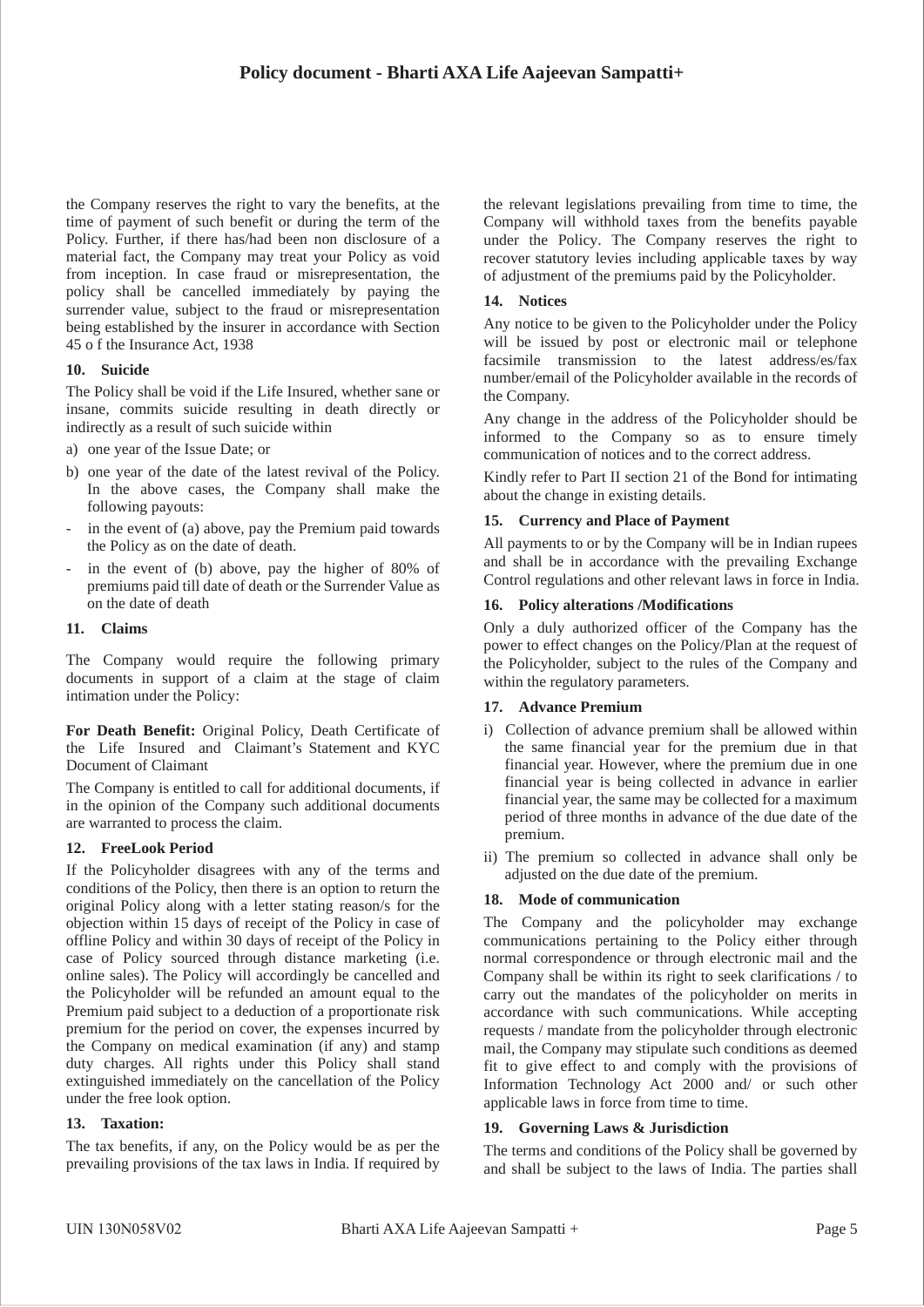submit themselves to the jurisdiction of the competent court/s of law in India in respect of all matters and disputes which may arise out of in connection with the policy document and / or relating to the Policy.

#### **20. Term/used and its meaning**

Any term not otherwise defined in this Policy document shall have the meaning ascribed to it under Policy as defined here in. If a particular term is not defined or otherwise articulated in the Policy, endeavor shall be to impart the natural meaning to the said term in the context in which it is used.

## **21. Customer Service**

You can seek clarification or assistance on the Policy from the following:

- The Agent from whom the Policy was bought
- The Customer Service Representative of The Company at toll free no. 1800 102 4444
- SMS "SERVICE" to 56677
- Email: service@bharti-axalife.com
- Mail to: Customer Service

Bharti AXA Life Insurance Company Ltd.

Spectrum Towers, 3rd Floor,

Malad link road, Malad (west),

Mumbai – 400064

# **22. Grievance Redressal Procedure**

#### **Step 1: Inform us about your grievance**

In case you have any grievance, you may approach our Grievance Redressal Cell at any of the below-mentioned helplines:

- Lodge your complaint online at www.bharti-axalife.com
- Call us at our toll free no. 1800 102 4444
- Email us at complaints.unit@bharti-axalife.com
- Write to us at:

Grievance Redressal Cell

Bharti AXA Life Insurance Company Ltd.

Spectrum Towers, 3rd Floor,

Malad link road, Malad (west),

Mumbai – 400064

Visit our nearest branch and meet our Grievance Officer who will assist you to redress your grievance/ lodge your complaint.

#### **Step 2: Tell us if you are not satisfied**

In case you are not satisfied with the decision of the above office you may contact our Grievance Officer within 8 weeks of receipt of the resolution communication at any of the below-mentioned helplines:

• Write to our Grievance Officer at:

Bharti AXA Life Insurance Company Ltd. Spectrum Towers, 3rd Floor, Malad link road, Malad (west), Mumbai – 400064

• Email us at head.customerservice@bharti-axalife.com

You are requested to inform us about your concern (if any) within 8 weeks of receipt of resolution as stated above, failing which it will be construed that the complaint is satisfactorily resolved.

#### **Step 3: If you are not satisfied with the resolution provided by the company**

In case you are not satisfied with the decision/ resolution of the Company, you may approach the

Insurance Ombudsman. The complete list of Insurance Ombudsman is appended below in Appendix I or please visit:

- www.bharti-axalife.com
- www.irdaindia.org/ombudsmenlist

For informative purpose and for your ready reference, the relevant clauses of the Insurance Act,1938 are reproduced below:

## **Section 41 of the Insurance Act, 1938:**

(1) "No person shall allow or offer to allow, either directly or indirectly, as an inducement to any

person to take out or renew or continue an insurance in respect of any kind of risk relating to lives or property in India, any rebate of the whole or part of the commission payable or any rebate of the

premium shown on the policy, nor shall any person taking out or renewing or continuing a policy

accept any rebate, except such rebate as may be allowed in accordance with the published prospectus or tables of the insurer:

Provided that acceptance by an insurance agent of commission in connection with a policy of life

insurance taken out by himself on his own life shall not be deemed to be acceptance of a rebate of premium within the meaning of this sub-section if at the time of such acceptance the insurance agent satisfies the prescribed conditions establishing that he is a bona fide insurance agent employed by the insurer.

(2) Any person making default in complying with the provisions of this section shall be liable for a penalty which may extend to ten lakh rupees."

#### **Section 45 of Insurance Act, 1938:**

Fraud, Misrepresentation and forfeiture would be dealt with in accordance with provisions of Sec 45 of the Insurance Act 1938 as amended from time to time. [A Leaflet containing the simplified version of the provisions of Section 45 is enclosed in appendix – III for reference]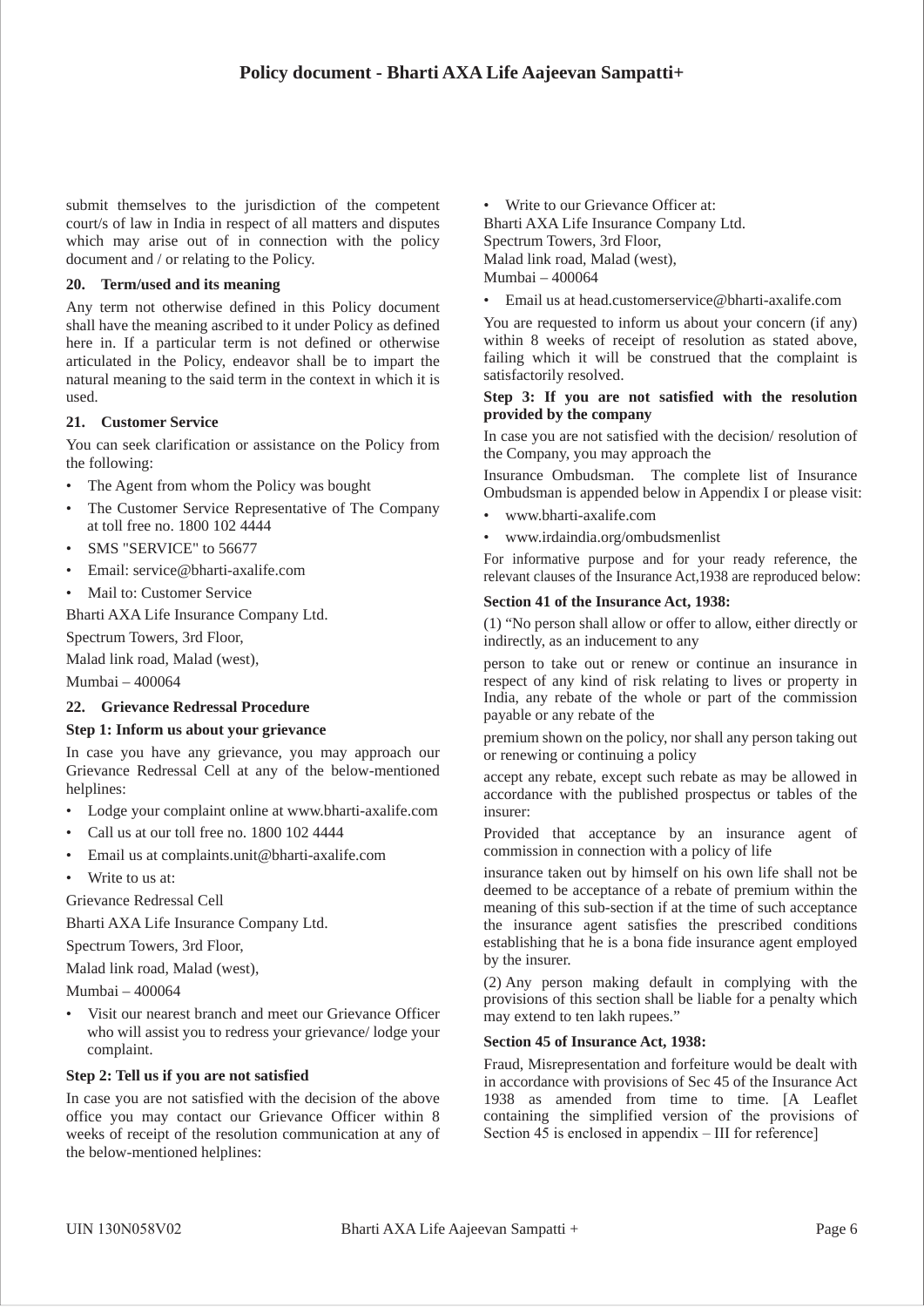# **Policy document - Bharti AXA Life Aajeevan Sampatti+**

## **List of Ombudsman**

## **(For the updated list You may refer to IRDAI of India website)**

#### **Address & Contact Details of Ombudsmen Centres**

Governing Body of Insurance Council (Monitoring Body for Offices of Insurance Ombudsman) 3rd Floor, Jeevan Seva Annexe, S V Road, Santacruz (West), Mumbai – 400054.

Tel no: 022-26106671/6889/980. Email id: inscoun@ecoi.co.in website: www.gbic.co.in

**If you have a grievance, approach the grievance cell of Insurance Company first. If complaint is not resolved/ notsatisfied/not responded for 30 days then You can approach The Office of the Insurance Ombudsman (Bimalokpal) Please visit our website for details to lodge complaint with Ombudsman.**

| <b>Office of the Ombudsman</b>                                                                                                                                                                         | <b>Contact Details</b>                                                                           | <b>Areas of Jurisdiction</b>                                                        |
|--------------------------------------------------------------------------------------------------------------------------------------------------------------------------------------------------------|--------------------------------------------------------------------------------------------------|-------------------------------------------------------------------------------------|
| <b>AHMEDABAD</b><br>Office of the Insurance Ombudsman,<br>Jeevan Prakash Building, 6th floor,<br>Tilak Marg, Relief Road,<br>AHMEDABAD - 380 001                                                       | Tel.:- 079 - 25501201/02/05/06<br>Fax: 079 - 27546142<br>Email: bimalokpal.ahmedabad@ecoi.co.in  | Gujarat,<br>Dadra & Nagar Haveli,<br>Daman and Diu                                  |
| <b>BENGALURU</b><br>Office of the Insurance Ombudsman,<br>Jeevan Soudha Building,<br>PID No. 57-27-N-19<br>Ground Floor, 19/19, 24th Main Road,<br>JP Nagar, Ist Phase,<br><b>BENGALURU - 560 078.</b> | Tel.: 080 - 26652048 / 26652049<br>Email: bimalokpal.bengaluru@ecoi.co.in                        | Karnataka                                                                           |
| <b>BHOPAL</b><br>Office of the Insurance Ombudsman,<br>Janak Vihar Complex, 2nd Floor,<br>6, Malviya Nagar, Opp. Airtel Office,<br>Near New Market,<br>BHOPAL-462003.                                  | Tel.: 0755 - 2769201 / 2769202<br>Fax: 0755 - 2769203<br>Email: bimalokpal.bhopal@ecoi.co.in     | Madhya Pradesh<br>Chattisgarh                                                       |
| <b>BHUBANESHWAR</b><br>Office of the Insurance Ombudsman,<br>62, Forest Park,<br>BHUBANESHWAR-751 009.                                                                                                 | Tel.: 0674 - 2596461 /2596455<br>Fax: 0674 - 2596429<br>Email:bimalokpal.bhubaneswar@ecoi.co.in  | Orissa                                                                              |
| <b>CHANDIGARH</b><br>Office of the Insurance Ombudsman,<br>S.C.O. No. 101, 102 & 103, 2nd Floor,<br>Batra Building, Sector $17 - D$ ,<br>CHANDIGARH-160 017.                                           | Tel.: 0172 - 2706196 / 2706468<br>Fax: 0172 - 2708274<br>Email: bimalokpal.chandigarh@ecoi.co.in | Punjab, Haryana,<br>Himachal Pradesh,<br>Jammu & Kashmir,<br>Chandigarh.            |
| <b>CHENNAI</b><br>Office of the Insurance Ombudsman,<br>Fatima Akhtar Court, 4th Floor, 453,<br>Anna Salai, Teynampet,<br>CHENNAI-600 018.                                                             | Tel.: 044 - 24333668 / 24335284<br>Fax: 044 - 24333664<br>Email: bimalokpal.chennai@ecoi.co.in   | Tamil Nadu,<br>Pondicherry Town and<br>Karaikal (which are part of<br>Pondicherry). |
| <b>DELHI</b><br>Office of the Insurance Ombudsman,<br>2/2 A, Universal Insurance Bldg.,<br>Asaf Ali Road,<br>NEW DELHI-110 002.                                                                        | Tel.: 011 - 23239633 / 23237532<br>Fax: 011 - 23230858<br>Email: bimalokpal.delhi@ecoi.co.in     | Delhi                                                                               |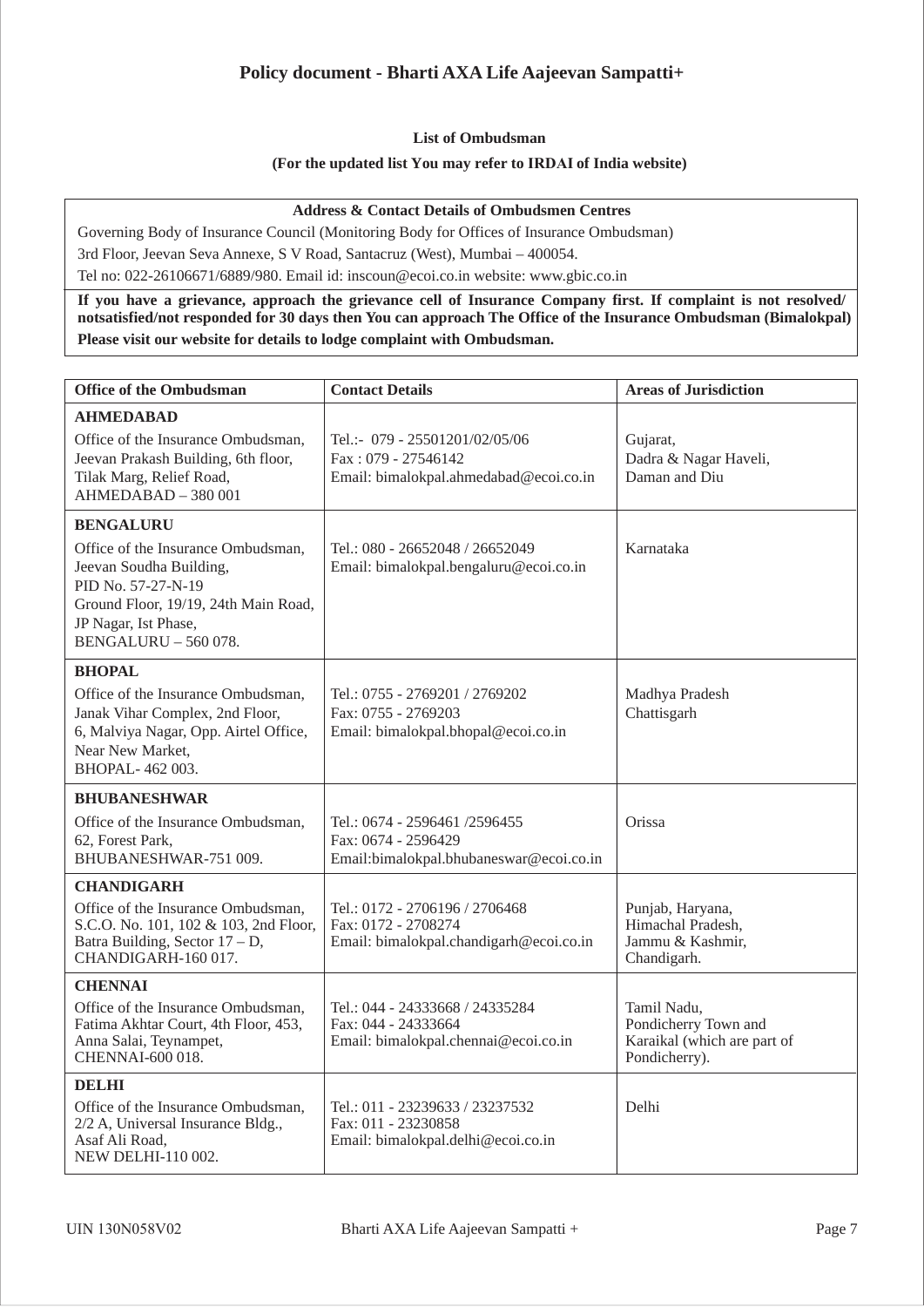| <b>Office of the Ombudsman</b>                                                                                                                                    | <b>Contact Details</b>                                                                           | <b>Areas of Jurisdiction</b>                                                                                                                                                                                                                                                                                                                                                                                                                                                                                        |
|-------------------------------------------------------------------------------------------------------------------------------------------------------------------|--------------------------------------------------------------------------------------------------|---------------------------------------------------------------------------------------------------------------------------------------------------------------------------------------------------------------------------------------------------------------------------------------------------------------------------------------------------------------------------------------------------------------------------------------------------------------------------------------------------------------------|
| <b>GUWAHATI</b>                                                                                                                                                   |                                                                                                  |                                                                                                                                                                                                                                                                                                                                                                                                                                                                                                                     |
| Office of the Insurance Ombudsman,<br>Jeevan Nivesh, 5th Floor,<br>Nr. Panbazar over bridge, S.S. Road,<br>GUWAHATI-781 001(ASSAM)                                | Tel.: 0361 - 2132204 / 2132205<br>Fax: 0361 - 2732937<br>Email: bimalokpal.guwahati@ecoi.co.in   | Assam,<br>Meghalaya, Manipur,<br>Mizoram, Arunachal Pradesh,<br>Nagaland and Tripura.                                                                                                                                                                                                                                                                                                                                                                                                                               |
| <b>HYDERABAD</b>                                                                                                                                                  |                                                                                                  |                                                                                                                                                                                                                                                                                                                                                                                                                                                                                                                     |
| Office of the Insurance Ombudsman,<br>6-2-46, 1st floor, "Moin Court",<br>Lane Opp. Saleem Function Palace,<br>A. C. Guards, Lakdi-Ka-Pool,<br>HYDERABAD-500 004. | Tel.: 040 - 65504123 / 23312122<br>Fax: 040 - 23376599<br>Email: bimalokpal.hyderabad@ecoi.co.in | Andhra Pradesh,<br>Telangana,<br>Yanam and<br>part of Territory of Pondicherry                                                                                                                                                                                                                                                                                                                                                                                                                                      |
| <b>JAIPUR</b>                                                                                                                                                     |                                                                                                  |                                                                                                                                                                                                                                                                                                                                                                                                                                                                                                                     |
| Office of the Insurance Ombudsman,<br>Jeevan Nidhi II, Ground Floor,<br>Bhawani Singh Marg,<br>JAIPUR - 302005.                                                   | Tel.: 0141 - 2740363<br>Email: bimalokpal.jaipur@ecoi.co.in                                      | Rajasthan                                                                                                                                                                                                                                                                                                                                                                                                                                                                                                           |
| <b>ERNAKULAM</b>                                                                                                                                                  |                                                                                                  |                                                                                                                                                                                                                                                                                                                                                                                                                                                                                                                     |
| Office of the Insurance Ombudsman,<br>2nd Floor, Pulinat Bldg.,<br>Opp. Cochin Shipyard, M. G. Road,<br>ERNAKULAM-682015.                                         | Tel.: 0484 - 2358759 / 2359338<br>Fax: 0484 - 2359336<br>Email: bimalokpal.ernakulam@ecoi.co.in  | Kerala,<br>Lakshadweep,<br>Mahe-a part of Pondicherry                                                                                                                                                                                                                                                                                                                                                                                                                                                               |
| <b>KOLKATA</b>                                                                                                                                                    |                                                                                                  |                                                                                                                                                                                                                                                                                                                                                                                                                                                                                                                     |
| Office of the Insurance Ombudsman,<br>Hindustan Building. Annexe, 4th Floor,<br>4, C.R. Avenue,<br><b>KOLKATA - 700072</b>                                        | Tel.: 033 - 22124339 / 22124340<br>Fax: 033 - 22124341<br>Email: bimalokpal.kolkata@ecoi.co.in   | West Bengal,<br>Sikkim,<br>Andaman & Nicobar Islands.                                                                                                                                                                                                                                                                                                                                                                                                                                                               |
| <b>LUCKNOW</b>                                                                                                                                                    |                                                                                                  |                                                                                                                                                                                                                                                                                                                                                                                                                                                                                                                     |
| Office of the Insurance Ombudsman,<br>6th Floor, Jeevan Bhawan, Phase-II,<br>Nawal Kishore Road, Hazratganj,<br>LUCKNOW-226 001.                                  | Tel.: 0522 - 2231330 / 2231331<br>Fax: 0522 - 2231310<br>Email: bimalokpal.lucknow@ecoi.co.in    | Districts of Uttar Pradesh:<br>Laitpur, Jhansi, Mahoba, Hamirpur,<br>Banda, Chitrakoot, Allahabad,<br>Mirzapur, Sonbhabdra, Fatehpur,<br>Pratapgarh, Jaunpur, Varanasi,<br>Gazipur, Jalaun, Kanpur, Lucknow,<br>Unnao, Sitapur, Lakhimpur,<br>Bahraich, Barabanki, Raebareli,<br>Sravasti, Gonda, Faizabad, Amethi,<br>Kaushambi, Balrampur, Basti,<br>Ambedkarnagar, Sultanpur,<br>Maharajgang, Santkabirnagar,<br>Azamgarh, Kushinagar, Gorkhpur,<br>Deoria, Mau, Ghazipur, Chandauli,<br>Ballia, Sidharathnagar. |
| <b>MUMBAI</b><br>Office of the Insurance Ombudsman,<br>3rd Floor, Jeevan Seva Annexe,<br>S.V. Road, Santacruz (W),<br>MUMBAI-400 054.                             | Tel.: 022 - 26106552 / 26106960<br>Fax: 022 - 26106052<br>Email: bimalokpal.mumbai@ecoi.co.in    | Goa.<br>Mumbai Metropolitan Region<br>excluding Navi Mumbai & Thane.                                                                                                                                                                                                                                                                                                                                                                                                                                                |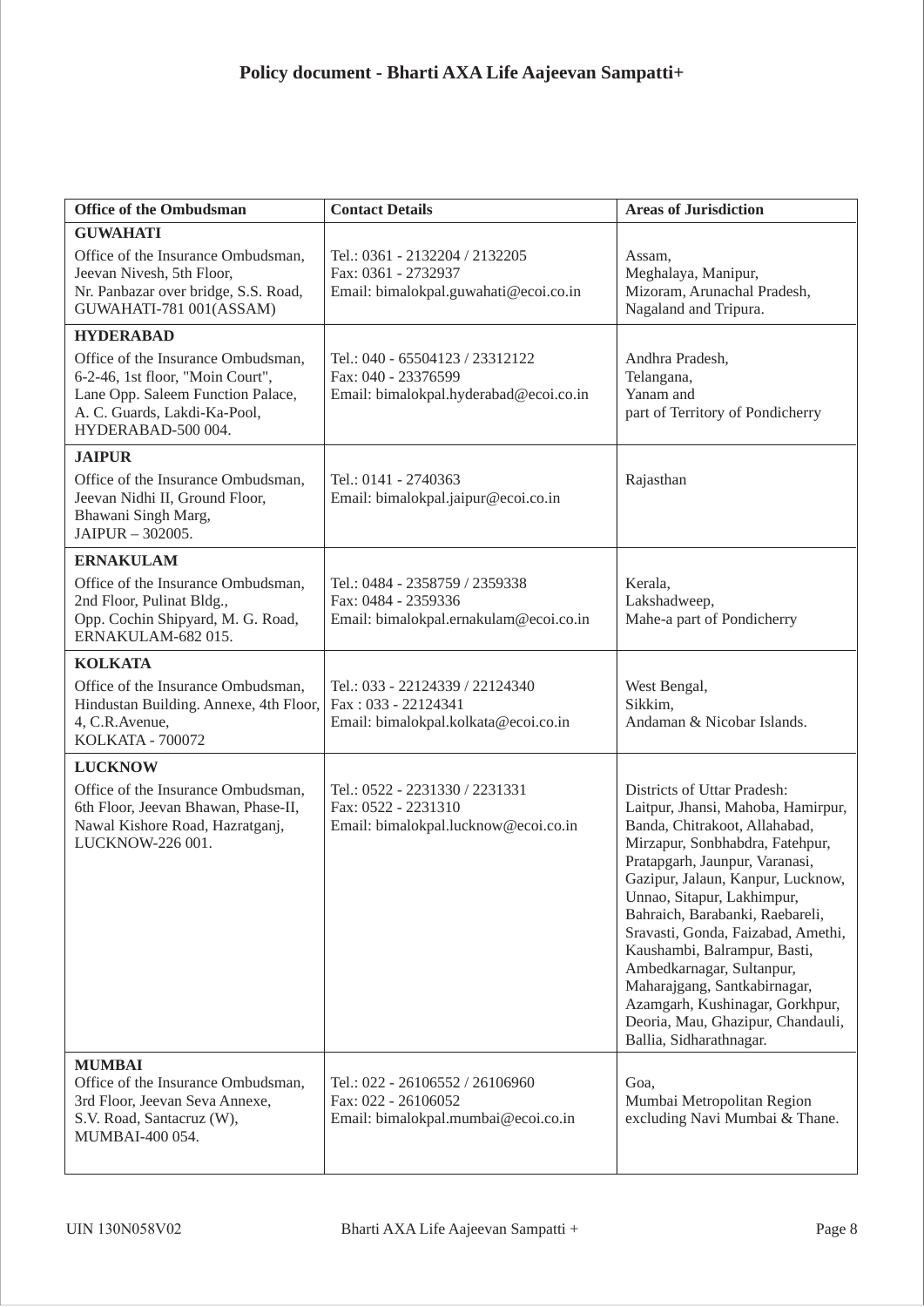| <b>Office of the Ombudsman</b>                                                                                                                                             | <b>Contact Details</b>                                                       | <b>Areas of Jurisdiction</b>                                                                                                                                                                                                                                                                                                                                                                                                         |
|----------------------------------------------------------------------------------------------------------------------------------------------------------------------------|------------------------------------------------------------------------------|--------------------------------------------------------------------------------------------------------------------------------------------------------------------------------------------------------------------------------------------------------------------------------------------------------------------------------------------------------------------------------------------------------------------------------------|
| <b>NOIDA</b><br>Office of the Insurance Ombudsman,<br>Bhagwan Sahai Palace, 4th Floor,<br>Main Road, Naya Bans, Sector-15,<br>Distt. Gautam Buddh Nagar<br>$U.P - 201301.$ | Tel.: 0120-2514250 / 2514252 / 2514253<br>Email: bimalokpal.noida@ecoi.co.in | State of Uttaranchal and the<br>following Districts of Uttar Pradesh:<br>Agra, Aligarh, Bagpat, Bareilly,<br>Bijnor, Budaun, Bulandshehar, Etah,<br>Kanooj, Mainpuri, Mathura, Meerut,<br>Moradabad, Muzaffarnagar,<br>Oraiyya, Pilibhit, Etawah,<br>Farrukhabad, Firozbad,<br>Gautambodhanagar, Ghaziabad,<br>Hardoi, Shahjahanpur, Hapur,<br>Shamli, Rampur, Kashganj,<br>Sambhal, Amroha, Hathras,<br>Kanshiramnagar, Saharanpur. |
| <b>PUNE</b><br>Office of the Insurance Ombudsman,<br>Jeevan Darshan Bldg., 3rd Floor,<br>C. T.S No.s 195 to 198,<br>N.C. Kelkar Road, Narayan Peth,<br>$PUNE - 411030.$    | Tel.: 020-41312555<br>Email: bimalokpal.pune@ecoi.co.in                      | Maharashtra,<br>Area of Navi Mumbai and Thane<br>excluding Mumbai Metropolitan<br>Region.                                                                                                                                                                                                                                                                                                                                            |
| <b>PATNA</b><br>Office of the Insurance Ombudsman,<br>1st Floor, Kalpana Arcade Building,<br>Bazar Samiti Road, Bahadurpur,<br>$PATH - 800006$                             | Tel.: 0612-2680952<br>Email id: bimalokpal.patna@ecoi.co.in.                 | Bihar, Jharkhand.                                                                                                                                                                                                                                                                                                                                                                                                                    |

# BEWARE OF SPURIOUS PHONE CALLS AND FICTITIOUS/FRAUDULENT

- OFFERS IRDAI of India clarifies to public that
- IRDAI of India or its officials do not involve in activities like sale of any kind of insurance or financial products nor invest premiums
- IRDAI of India does not announce bonus.
- Public receiving such phone calls are requested to lodge a police complaint along with the details of the phone call, number.

#### **Appendix I: Section 38 - Assignment and Transfer of Insurance Policies**

Assignment or transfer of a Policy should be in accordance with Section 38 of the Insurance Act, 1938 as amended from time to time. The extant provisions in this regard are as follows:

- 01. This Policy may be transferred/assigned, wholly or in part, with or without consideration.
- 02. An Assignment may be effected in a Policy by an endorsement upon the Policy itself or by a separate instrument under notice to the Insurer.
- 03. The instrument of assignment should indicate the fact of transfer or assignment and the reasons for the assignment or transfer, antecedents of the assignee and terms on which assignment is made.
- 04. The assignment must be signed by the transferor or assignor or duly authorized agent and attested by at least one witness.
- 05. The transfer of assignment shall not be operative as against an insurer until a notice in writing of the transfer or assignment and either the said endorsement or instrument itself or copy there of certified to be correct by both transferor and transferee or their duly authorized agents have been delivered to the insurer.
- 06. Fee to be paid for assignment or transfer can be specified by the Authority through Regulations.
- 07. On receipt of notice with fee, the insurer should Grant a written acknowledgement of receipt of notice. Such notice shall be conclusive evidence against the insurer of duly receiving the notice.
- 08. If the insurer maintains one or more places of business, such notices shall be delivered only at the place where the Policy is being serviced.
- 09. The insurer may accept or decline to act upon any transfer or assignment or endorsement, if it has sufficient reasons to believe that it is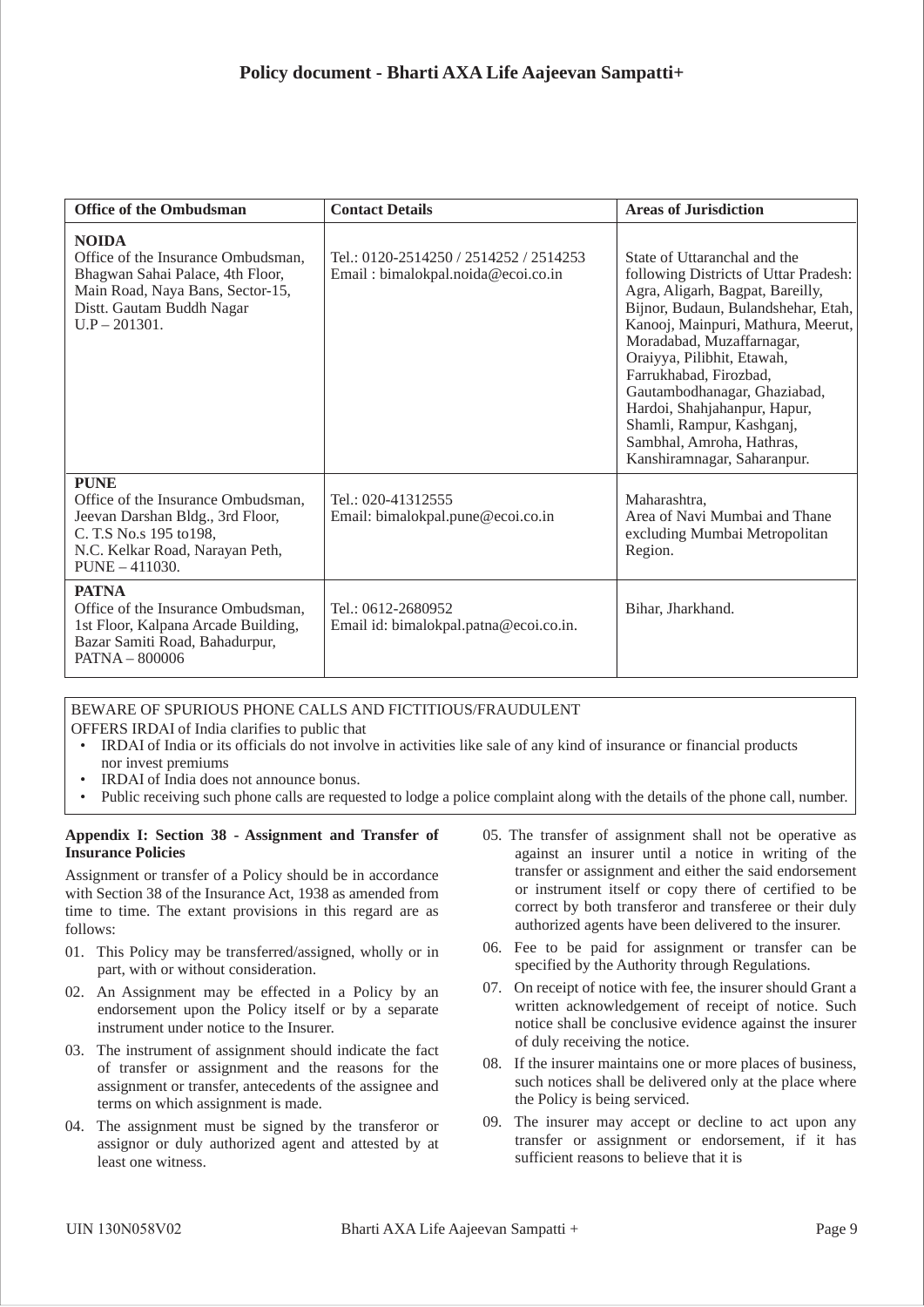- a. not bonafide or
- b. not in the interest of the Policyholder or
- c. not in public interest or
- d. is for the purpose of trading of the insurance Policy.
- 10. Before refusing to act upon endorsement, the Insurer should record the reasons in writing and communicate the same in writing to Policyholder within 30 days from the date of Policyholder giving a notice of transfer or assignment.
- 11. In case of refusal to act upon the endorsement by the Insurer, any person aggrieved by the refusal may prefer a claim to IRDAI within 30 days of receipt of the refusal letter from the Insurer.
- 12. The priority of claims of persons interested in an insurance Policy would depend on the date on which the notices of assignment or transfer is delivered to the insurer; where there are more than one instruments of transfer or assignment, the priority will depend on dates of delivery of such notices. Any dispute in this regard as to priority should be referred to Authority.
- 13. Every assignment or transfer shall be deemed to be absolute assignment or transfer and the assignee or transferee shall be deemed to be absolute assignee or transferee, except
	- a. where assignment or transfer is subject to terms and conditions of transfer or assignment OR
	- b. where the transfer or assignment is made upon condition that
	- i. the proceeds under the Policy shall become payable to Policyholder or nominee(s) in the event of assignee or transferee dying before the insured OR
	- ii. the insured surviving the term of the Policy

Such conditional assignee will not be entitled to obtain a loan on Policy or surrender the Policy. This provision will prevail notwithstanding any law or custom having force of law which is contrary to the above position.

- 14. In other cases, the insurer shall, subject to terms and conditions of assignment, recognize the transferee or assigne named in the notice as the absolute transferee or assignee and such person
	- a. shall be subject to all liabilities and equities to which the transferor or assignor was subject to at the date of transfer or assignment and
	- b. may institute any proceedings in relation to the Policy
	- c. obtain loan under the Policy or surrender the Policy without obtaining the consent of the transferor or assignor or making him a party to the proceedings
- 15. Any rights and remedies of an assignee or transferee of a life insurance Policy under an assignment or transfer

effected before commencement of the Insurance Laws (Amendment), 2014 shall not be affected by this section.

*[Disclaimer: This is not a comprehensive list of amendments of Insurance Laws (Amendment),2014 and only a simplified version prepared for general information. Policy Holders are advised to refer to Original Insurance Law (Amendment), 2014. ]*

#### **Appendix II: Section 39 - Nomination by Policyholder**

Nomination of a life insurance Policy is as below in accordance with Section 39 of the Insurance Act, 1938 as amended from time to time. The extant provisions in this regard are as follows:

- 01. The Policyholder of a life insurance on his own life may nominate a person or persons to whom money secured by the Policy shall be paid in the event of his death.
- 02. Where the nominee is a minor, the Policyholder may appoint any person to receive the money secured by the Policy in the event of Policyholder's death during the minority of the nominee. The manner of appointment to be laid down by the insurer.
- 03. Nomination can be made at any time before the maturity of the Policy.
- 04. Nomination may be incorporated in the text of the Policy itself or may be endorsed on the Policy communicated to the insurer and can be registered by the insurer in the records relating to the Policy.
- 05. Nomination can be cancelled or changed at any time before Policy matures, by an endorsement or a further endorsement or a will as the case may be.
- 06. A notice in writing of Change or Cancellation of nomination must be delivered to the insurer for the insurer to be liable to such nominee. Otherwise, insurer will not be liable if a bonafide payment is made to the person named in the text of the Policy or in the registered records of the insurer.
- 07. Fee to be paid to the insurer for registering change or cancellation of a nomination can be specified by the Authority through Regulations.
- 08. On receipt of notice with fee, the insurer should grant a written acknowledgement to the Policyholder of having registered a nomination or cancellation or change thereof.
- 09. A transfer or assignment made in accordance with Section 38 shall automatically cancel the nomination except in case of assignment to the insurer or other transferee or assignee for purpose of loan or against security or its reassignment after repayment. In such case, the nomination will not get cancelled to the extent of insurer's or transferee's or assignee's interest in the Policy. The nomination will get revived on repayment of the loan.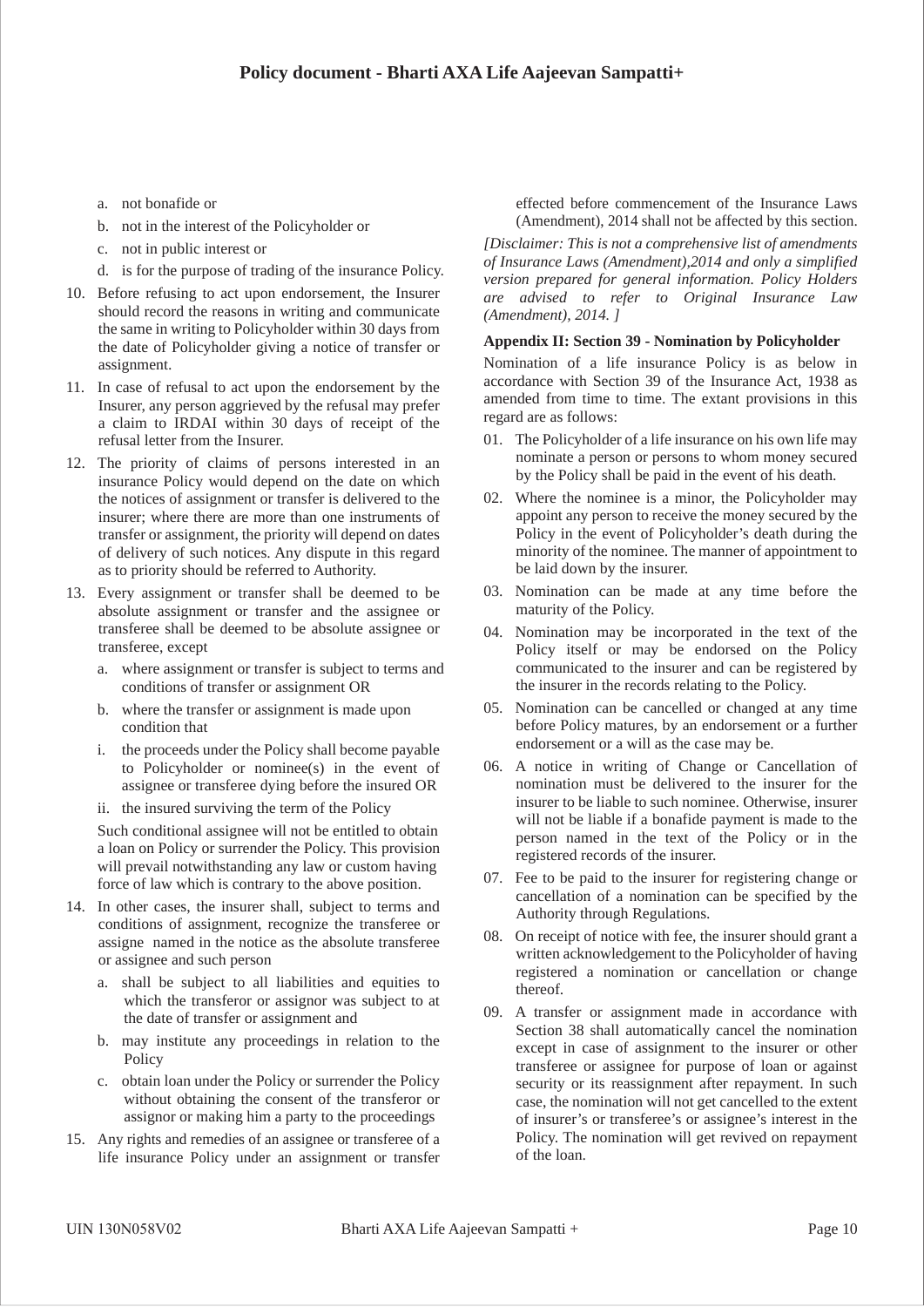- 10. The right of any creditor to be paid out of the proceeds of any Policy of life insurance shall not be affected by the nomination.
- 11. In case of nomination by Policyholder whose life is insured, if the nominees die before the Policyholder, the proceeds are payable to Policyholder or his heirs or legal representatives or holder of succession certificate.
- 12. In case nominee(s) survive the person whose life is insured, the amount secured by the Policy shall be paid to such survivor(s).
- 13. Where the Policyholder whose life is insured nominates his
	- a. parents or
	- b. spouse or
	- c. children or
	- d. spouse and children

e. or any of them the nominees are beneficially entitled to the amount payable by the insurer to the Policyholder unless it is proved that Policyholder could not have conferred such beneficial title on the nominee having regard to the nature of his title.

- 14. If nominee(s) die after the Policyholder but before his share of the amount secured under the Policy is paid, the share of the expired nominee(s) shall be payable to the heirs or legal representative of the nominee or holder of succession certificate of such nominee(s).
- 15. The provisions of sub-section 7 and 8 (13 and 14 above) shall apply to all life insurance policies maturing for payment after the commencement of Insurance Laws (Amendment), 2014 (i.e 26.12.2014).
- 16. If Policyholder dies after maturity but the proceeds and benefit of the Policy has not been paid to him because of his death, his nominee(s) shall be entitled to the proceeds and benefit of the Policy.
- 17. The provisions of Section 39 are not applicable to any life insurance Policy to which Section 6 of Married Women's Property Act, 1874 applies or has at any time applied except where before or after Insurance Laws (Amendment) 2014, a nomination is made in favor of spouse or children or spouse and children whether or not on the face of the Policy it is mentioned that it is made under Section 39. Where nomination is intended to be made to spouse or children or spouse and children under Section 6 of MWP Act, it should be specifically mentioned on the Policy. In such a case only, the provisions of Section 39 will not apply.

*[Disclaimer: This is not a comprehensive list of amendments of Insurance Laws (Amendment),2014 and only a simplified version prepared for general information. Policy Holders are advised to refer to Original Insurance Law (Amendment), 2014.]*

Appendix III: Section 45 – Policy shall not be called in question on the ground of mis-statement after three years Provisions regarding Policy not being called into question in terms of Section 45 of the Insurance Act, 1938, as amended from time to time.

- 01. No Policy of Life Insurance shall be called in question on any ground whatsoeverafter expiry of 3 yrs from
	- a. the date of issuance of Policy or
	- b. the date of commencement of risk or
	- c. the date of revival of Policy or
	- d. the date of rider to the Policy

whichever is later.

- 02. On the ground of fraud, a Policy of Life Insurance may be called in question within 3 years from
	- a. the date of issuance of Policy or
	- b. the date of commencement of risk or
	- c. the date of revival of Policy or
	- d. the date of rider to the Policy

whichever is later.

For this, the insurer should communicate in writing to the insured or legal representative or nominee or assignees of insured, as applicable, mentioning the ground and materials on which such decision is based.

- 03. Fraud means any of the following acts committed by insured or by his agent, with the intent to deceive the insurer or to induce the insurer to issue a life insurance Policy:
	- a. The suggestion, as a fact of that which is not true and which the insured does not believe to be true;
	- b. The active concealment of a fact by the insured having knowledge or belief of the fact;
	- c. Any other act fitted to deceive; and

d. Any such act or omission as the law specifically declares to be fraudulent.

- 04. Mere silence is not fraud unless, depending on circumstances of the case, it is the duty of the insured or his agent keeping silence to speak or silence is in itself equivalent to speak.
- 05. No Insurer shall repudiate a life insurance Policy on the ground of Fraud, if the Insured / beneficiary can prove that the misstatement was true to the best of his knowledge and there was no deliberate intention to suppress the fact or that such mis-statement of or suppression of material fact are within the knowledge of the insurer. Onus of disproving is upon the Policyholder, if alive, or beneficiaries.
- 06. Life insurance Policy can be called in question within 3 years on the ground that any statement of or suppression of a fact material to expectancy of life of the insured was incorrectly made in the proposal or